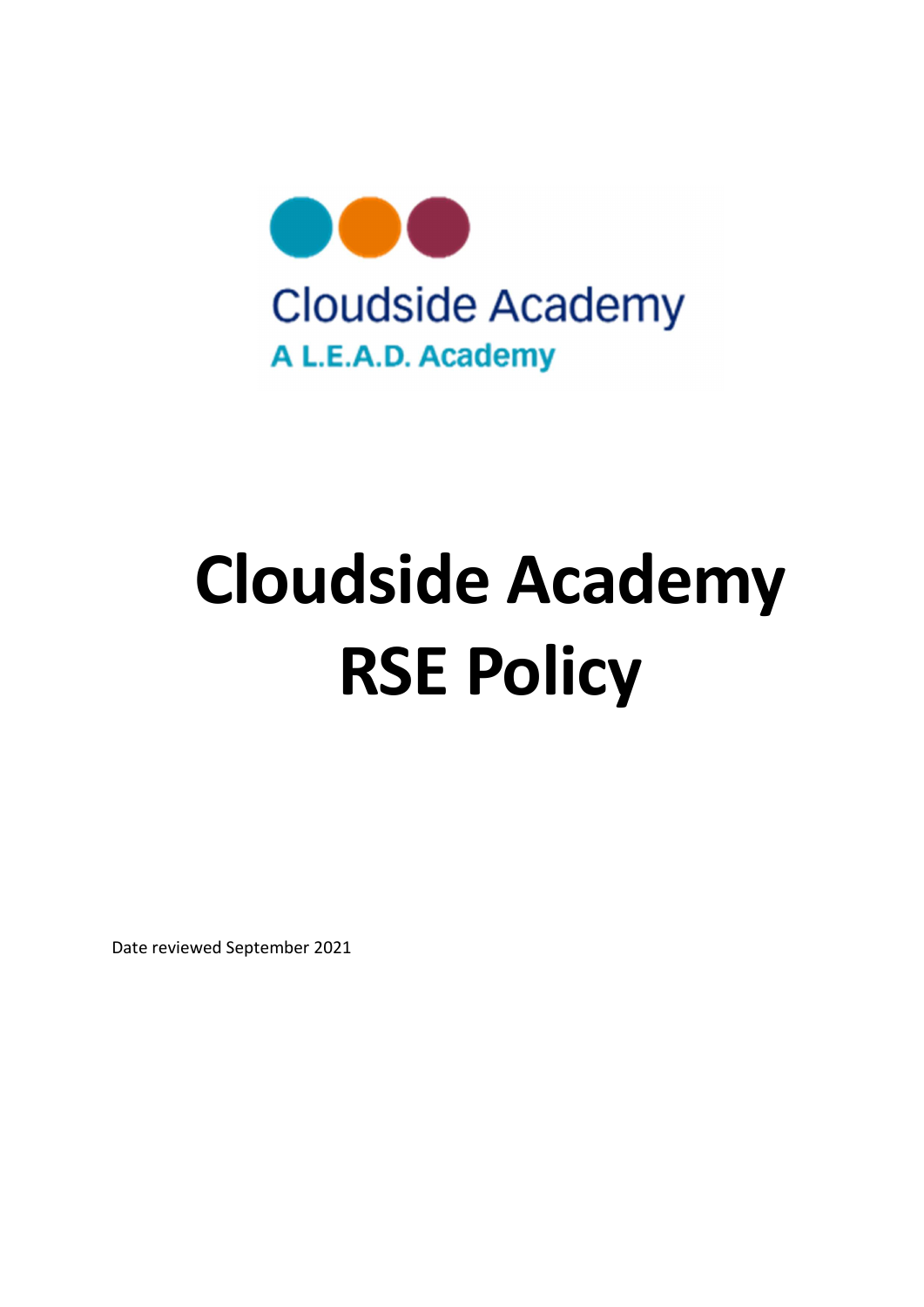As a primary academy school we must provide relationships education to all pupils as per section 34 of the Children and Social work act 2017.

We do not have to follow the National Curriculum but we are expected to offer all pupils a curriculum that is similar to the National Curriculum including requirements to teach science, which would include the elements of sex education contained in the science curriculum.

In teaching RSE, we are required by our funding agreements to have regard to guidance issued by the secretary of state as outlined in section 403 of the Education Act 1996.

At Cloudside Academy we teach RSE as set out in this policy.

## 1. Cloudside Academy – Statement of Intent for RSE

At Cloudside Academy, we want our children to develop a love of learning and to be curious about the world around them. This will enable them to be resilient, independent and life-long learners with skills that they can apply both within their time in education and beyond. We want children to enjoy learning about Personal, Social, Health Education (PSHE) and Relationship and Sex Education (RSE) and develop a sense of how important it is, how it relates to their everyday lives and their role within it. They should be able to develop their own questions and interests and express their ideas clearly and confidently. They will also develop the ability to problem solve and work cooperatively by building and sharing their experiences and knowledge with others and to support each other regardless of their background to become effective communicators.

#### Intent

At Cloudside Academy, we want to support our children to embrace the challenges of creating a happy and successful adult life; our children need knowledge that will enable them to make informed decisions about their wellbeing, health and relationships and to build their self-efficacy. Our children will also be able to put this knowledge into practice as they develop the capacity to make sound decisions when facing risks, challenges and complex contexts. Everyone faces difficult situations in their lives. Relationship and Sex Education can support our children to develop resilience, to know how and when to ask for help, and to know where to access support.

## Implementation

RSE and health education is mandatory from September 2020. Relationships education at primary school is now compulsory because it puts in place the building blocks needed for positive and safe relationships of all kinds. Children and young people are growing up in a world of increasing complex and living their lives seamlessly on and offline. This can of course cause challenges and risks and is therefore important to teach children and young people how to stay safe and healthy, as well as how to manage their academic, personal and social lives in a positive way.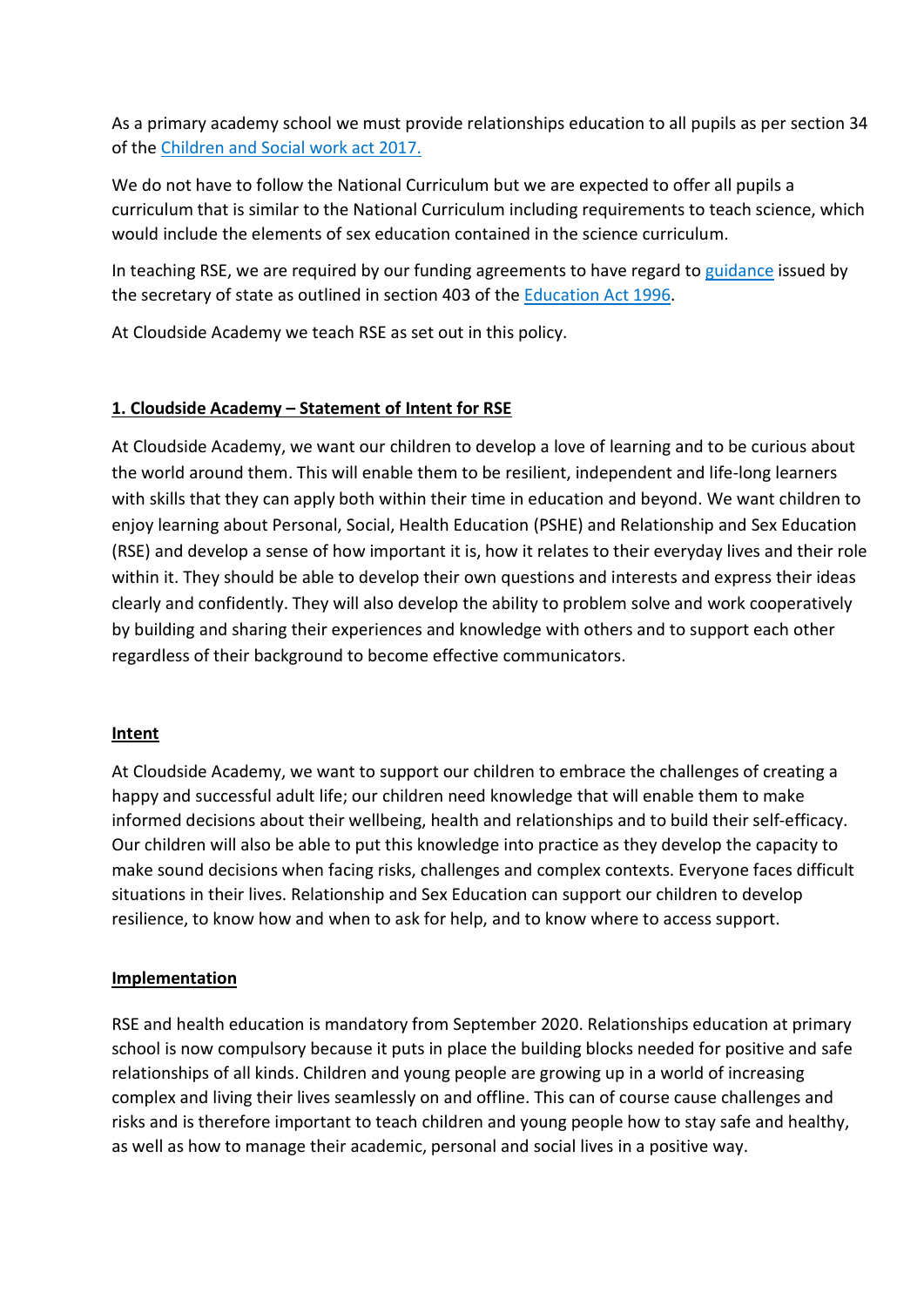Sex education is not compulsory however, it is recommended that schools teach it within the curriculum, beyond the existing national curriculum for science. If taught, sex education should be tailored to the age, physical and emotional maturity of pupils within the school. If parents or carers have concerns, they have the right to withdraw their child from sex education lessons that go beyond the national curriculum for science.

At Cloudside Academy we ensure quality and systematic coverage of RSE throughout all year groups by following the Jigsaw Scheme. This gives all our pupils the opportunity to enhance their spiritual, moral, cultural, mental and physical development in a safe and supportive environment. Cloudside Academy considers RSE an integral part of the PSHE curriculum, and is linked to Science, PE and ICT.

The aims of relationships and sex education (RSE) at our school are to:

- Provide a framework in which sensitive discussions can take place
- Prepare pupils for puberty, and give them an understanding of sexual development and the importance of health and hygiene
- Help pupils develop feelings of self-respect, confidence and empathy
- Create a positive culture around issues of sexuality and relationships
- Teach pupils the correct vocabulary to describe themselves and their bodies

## Definition

RSE is not just learning about growing up, changes and reproduction. It is also about enabling children to make and maintain relationships with others, to understand about human sexuality and to feel good about themselves and the choices they make. RSE is about the emotional, social and cultural development of pupils, and involves learning about relationships, sexual health, sexuality, healthy lifestyles, diversity and personal identity. RSE involves a combination of sharing information, and exploring issues and values. RSE is not about the promotion of sexual activity.

At Cloudside Academy, we will teach RSE through the Jigsaw Scheme in PSHE lessons, through the Science curriculum and as part of the academy's assembly and pastoral programme as appropriate. These curricula will ensure coverage of the following core elements:

1. Knowledge and Understanding including: emotional, social and physical aspects of growing up, puberty, reproduction and pregnancy, similarities and differences between males and females, parts of the human body including the male and female reproductive parts, gender stereotyping and discrimination, different families, different types of relationships, healthy and unhealthy relationships and where to get help if needed.

2. Personal and Social Skills including: talking and listening to others, managing emotions, making friends and managing friendships, forming and maintaining loving, caring and respectful relationships, developing self-respect and empathy for others, respecting the differences between people, resilience to cope with change, making responsible and safe decisions, including on-line.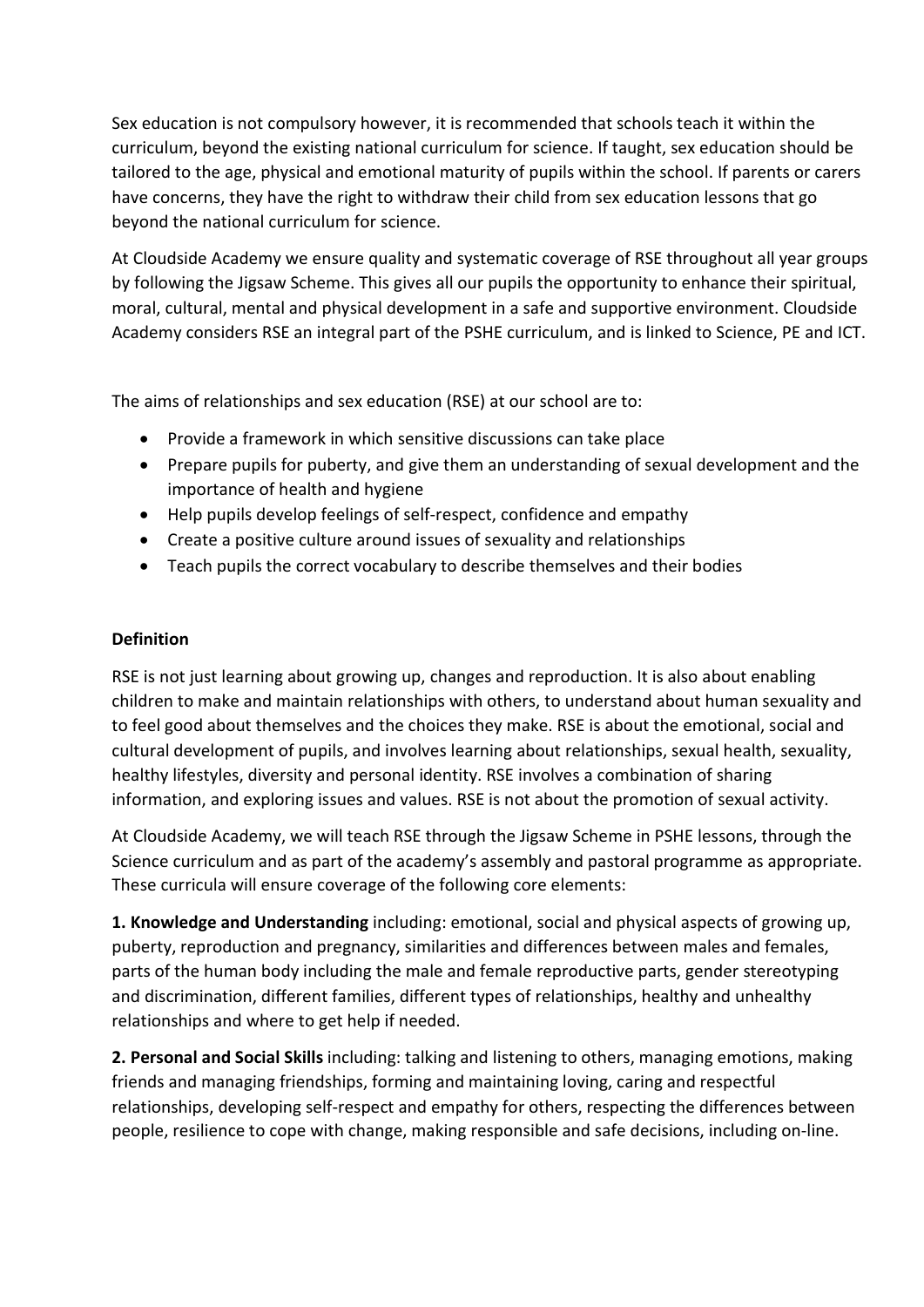3. Attitudes and Values including: feeling positive about growing up, the importance of respect, care and love, the value of family life, the importance of stable and loving relationships, including marriage (both heterosexual and gay) and civil partnerships, respect for rights and responsibilities in relationships, acceptance of difference and diversity, promoting gender equality

RSE is not about the promotion of sexual activity.

## What is Jigsaw?

Jigsaw PSHE offers a comprehensive programme for Primary PSHE including the statutory Relationships and Health Education, in a spiral and progressive scheme of work, giving children relevant learning experiences to help them navigate their world and to develop positive relationships with themselves and others. We address the RSE curriculum through Jigsaw.

## Impact

During PSHE lessons at Cloudside Academy we strive to provide pupils with the knowledge, understanding, attitudes, values and skills they need in order to reach their potential as individuals and within the community. Pupils are encouraged to take part in a wide range of activities and experiences across and beyond the curriculum, contributing fully to the life of their school and communities. In doing so they learn to recognise their own worth, worth of others, work well with others, debate and question ideologies and become increasingly responsible for their own learning. They reflect on their experiences and understand how they are developing personally and socially, tackling many of the spiritual, moral, social and cultural issues that are part of growing up. They learn to understand and respect our common humanity; diversity and differences so that they can go on to form the effective, fulfilling relationships that are an essential part of life and learning.

Jigsaw PSHE will support the highest possible quality of teaching and learning across the school and allow for the development of the skills, attitudes, values and behaviour, which enable pupils to:

- To have the confidence, empathy, self-respect and self-esteem to value themselves and others
- To understand about a range of relationships, including the importance of family for the care and support of children
- To be able to name parts of the body and describe how their bodies work
- To know and use the correct vocabulary when describing themselves
- To be prepared for puberty
- To make informed decisions and act on them but understand the consequences of their actions and behave responsibly within relationships
- To be able to recognise unsafe situations and be able to protect themselves and ask for help and support
- To understand the role the media plays in forming attitudes
- To understand how safe routines can reduce the spread of viruses
- To create a positive culture around issues of sexuality and relationships
- To have a sense of purpose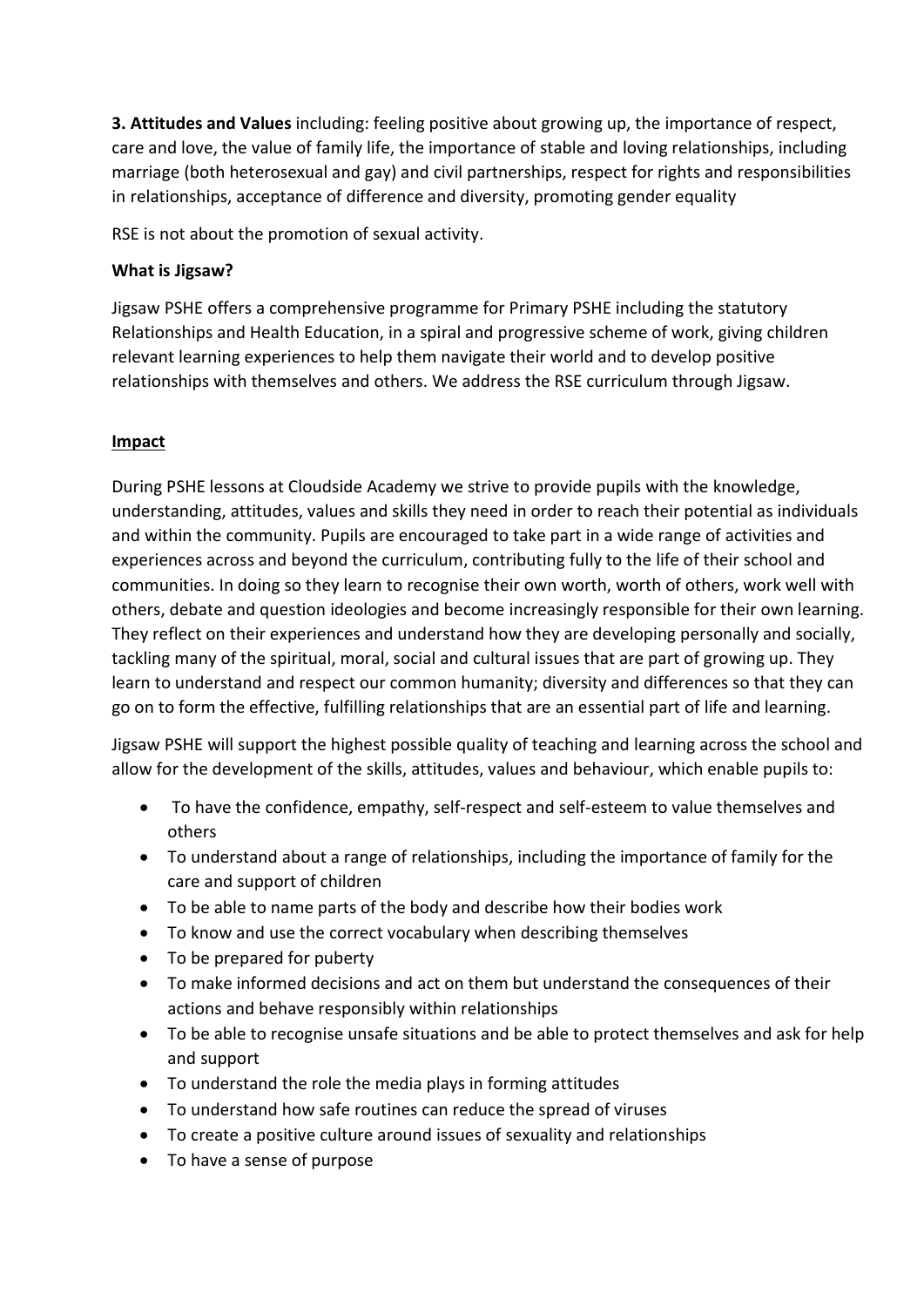- To be able to communicate effectively with others expressing their own views but also considering those of others
- To be able to work effectively with others
- To respond positively to challenges and show a growth mindset
- To be an active partner in their own learning
- To be active citizens within the local community
- To explore issues related to living in a democratic society
- To become healthy and fulfilled individuals

## 2. Teaching and Learning

Jigsaw covers all areas of PSHE and RSE for the primary phase. The table below shows the RSE side of the PSHE curriculum, which is covered during the summer term:

| Year              | Summer 1                         | Summer 2                                |  |
|-------------------|----------------------------------|-----------------------------------------|--|
| group             | Relationships                    | Changing me                             |  |
| Year <sub>3</sub> | 1. Family roles and              | How babies grow<br>1.                   |  |
|                   | responsibilities                 | <b>Babies</b><br>2.                     |  |
|                   | Friendship<br>2.                 | Outside body changes<br>3.              |  |
|                   | Keeping myself safe online<br>3. | 4. Inside body changes                  |  |
|                   | Being a global citizen 1<br>4.   | Family stereotypes<br>5.                |  |
|                   | 5. Being a global citizens 2     | 6. Looking ahead                        |  |
|                   | 6. Celebrating my web of         |                                         |  |
|                   | relationships.                   |                                         |  |
| Year 4            | 1. Relationship web              | 1. Unique me                            |  |
|                   | Love and loss<br>2.              | Having a baby<br>2.                     |  |
|                   | Memories<br>3.                   | Girls and puberty<br>3.                 |  |
|                   | 4. Are animals special?          | 4. Circles of change                    |  |
|                   | 5. Special pets                  | 5. Accepting change                     |  |
|                   | 6. Celebrating my relationships  | Looking ahead<br>6.                     |  |
|                   | with people and animals          |                                         |  |
| Year 5            | Recognising me<br>1.             | 1. Self and body image                  |  |
|                   | Safety with online<br>2.         | Puberty for girls<br>2.                 |  |
|                   | communities                      | 3. Puberty for boys                     |  |
|                   | 3. Being in an online community  | Conception<br>4.                        |  |
|                   | 4. Online gaming                 | Looking ahead 1<br>5.                   |  |
|                   | 5. My relationship with          | 6. Looking ahead 2                      |  |
|                   | technology: screen time          |                                         |  |
|                   | 6. Relationships and technology  |                                         |  |
| Year <sub>6</sub> | What is mental health?<br>1.     | My self image<br>1.                     |  |
|                   | My mental health<br>2.           | Puberty- Girl talk/ boy talk<br>2.      |  |
|                   | 3. Love and loss                 | Babies- Conception to birth<br>3.       |  |
|                   | 4. Power and control             | <b>Boyfriends and Girlfriends</b><br>4. |  |
|                   | 5. Being online: Real or fake?   | 5. Real self and ideal self             |  |
|                   | Safe or unsafe?                  | Transition to secondary school<br>6.    |  |
|                   | 6. Using technology responsibly  |                                         |  |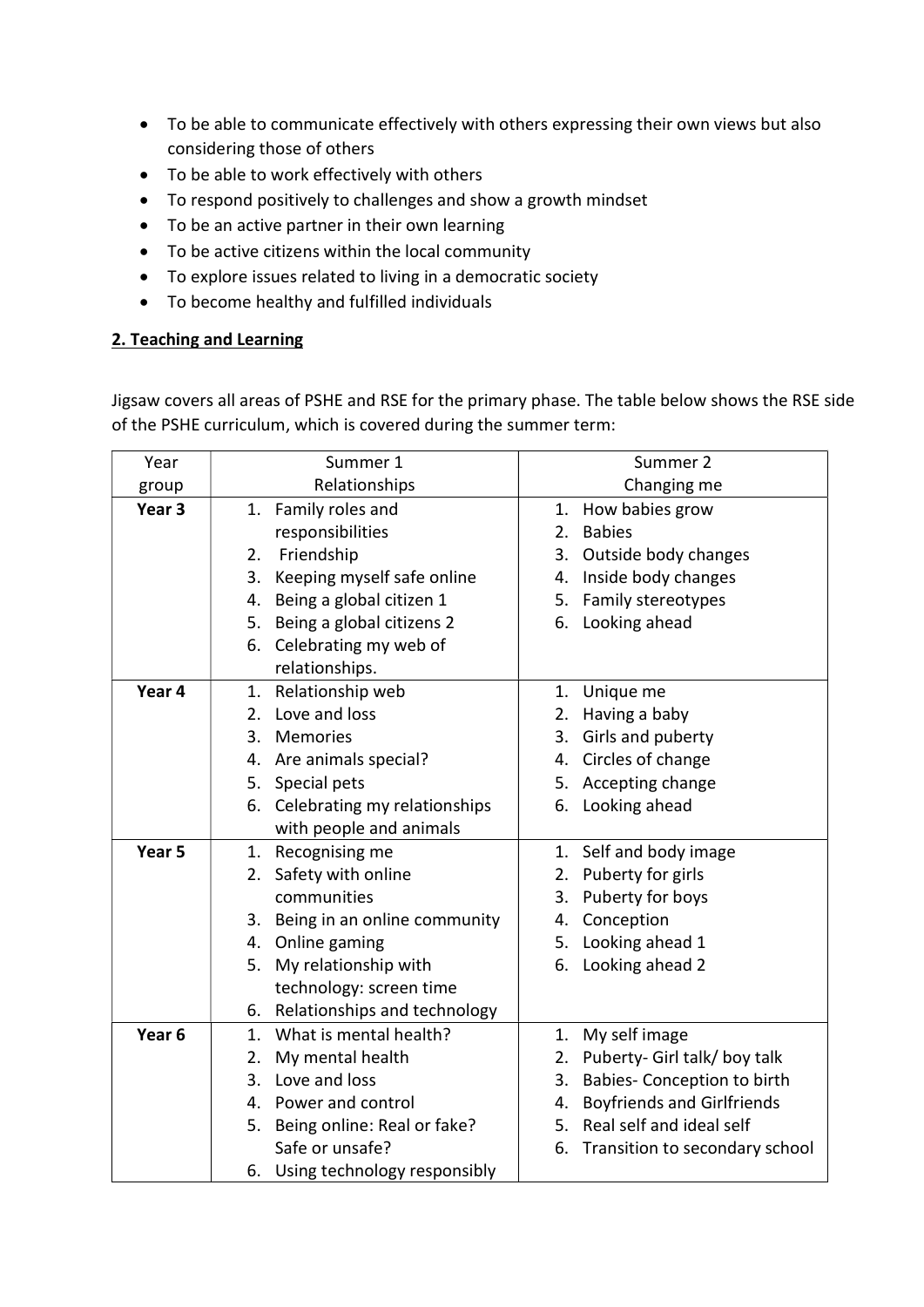Jigsaw brings together PSHE and RSE Education, emotional literacy, social skills and spiritual development in a comprehensive scheme of learning. Teaching strategies are varied and are mindful of preferred learning styles and the need for differentiation. Jigsaw is designed as a whole school approach, with all year groups working on the same theme (Puzzle) at the same time. There are six Puzzles in Jigsaw that are designed to progress in sequence from September to July. Each Puzzle has six Pieces (lessons) which work towards an 'end product', for example, The School Learning Charter or The Garden of Dreams and Goals. Each Piece has two Learning Intentions: one is based on specific PSHE learning (covering the non- statutory national framework for PSHE Education but enhanced to address children's needs today); and one is based on emotional literacy and social skills (covering the SEAL learning intentions but also enhanced). The enhancements mean that Jigsaw is relevant to children living in today's world as it helps them understand and be equipped to cope with issues like body image, cyber and homophobic bullying, and internet safety. Every Piece (lesson) contributes to at least one of these aspects of children's development. This is mapped on each Piece and balanced across each year group.

## 3. Assessment and Monitoring

Teachers will be eager to ensure children are making progress with their learning throughout their Jigsaw experience. Therefore, each Puzzle (except Puzzle 1) has a built-in assessment task, usually in Piece 5 or 6. This task is the formal opportunity for teacher assessment, but also offers children the chance to assess their own learning and have a conversation with the teacher about their two opinions. The task can usually be used as evidence for assessment. The assessment will be completed for each of the topics from terms 2-6 through the non-core assessment sheets. Teachers will select children that have exceeded the objectives, met the objectives or are working towards the objectives. Each Puzzle has a set of three level descriptors for each year group:

## Working towards Working at Working beyond

Teachers will select children that are working beyond, working at or are working towards the objectives.

#### By the end of Primary school:

| Families and people who | Pupils should know:                                                     |
|-------------------------|-------------------------------------------------------------------------|
| care for me             | ~ that families are important for children growing up because they      |
|                         | can give love, security and stability.                                  |
|                         | ~ the characteristics of healthy family life, commitment to each other, |
|                         | including in times of difficulty, protection and care for children and  |
|                         | other family members, the importance of spending time together and      |
|                         | sharing each other's lives.                                             |
|                         | ~ that others' families, either in school or in the wider world,        |
|                         | sometimes look different from their family, but that they should        |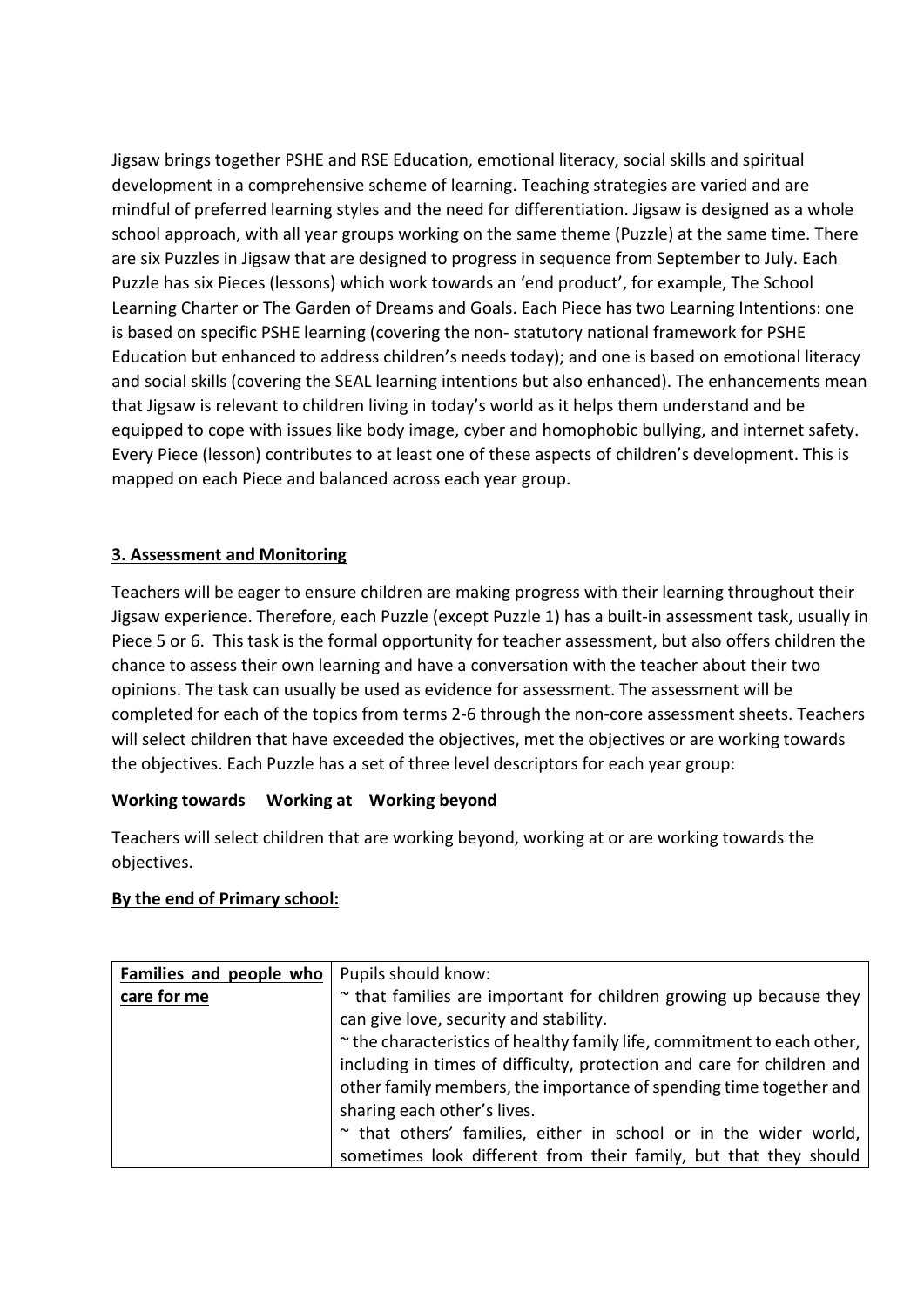|                                 | respect those differences and know that other children's families are                                                    |
|---------------------------------|--------------------------------------------------------------------------------------------------------------------------|
|                                 | also characterised by love and care.                                                                                     |
|                                 | $\sim$ that stable, caring relationships, which may be of different types,                                               |
|                                 | are at the heart of happy families, and are important for children's                                                     |
|                                 | security as they grow up.                                                                                                |
|                                 | ~ that marriage represents a formal and legally recognised                                                               |
|                                 | commitment of two people to each other which is intended to be                                                           |
|                                 | lifelong.                                                                                                                |
|                                 | $\sim$ how to recognise if family relationships are making them feel                                                     |
|                                 | unhappy or unsafe, and how to seek help or advice from others if                                                         |
|                                 | needed.                                                                                                                  |
| <b>Caring relationships</b>     | Pupils should know:                                                                                                      |
|                                 | ~ how important friendships are in making us feel happy and secure,                                                      |
|                                 | and how people choose and make friends.                                                                                  |
|                                 | $\sim$ the characteristics of friendships, including mutual respect,                                                     |
|                                 | truthfulness, trustworthiness, loyalty, kindness, generosity, trust,                                                     |
|                                 | sharing interests and experiences and support with problems and                                                          |
|                                 | difficulties.                                                                                                            |
|                                 |                                                                                                                          |
|                                 | ~ that healthy friendships are positive and welcoming towards others,<br>and do not make others feel lonely or excluded. |
|                                 |                                                                                                                          |
|                                 | $\sim$ that most friendships have ups and downs, and that these can often                                                |
|                                 | be worked through so that the friendship is repaired or even                                                             |
|                                 | strengthened, and that resorting to violence is never right.                                                             |
|                                 | $\sim$ how to recognise who to trust and who not to trust, how to judge                                                  |
|                                 | when a friendship is making them feel unhappy or uncomfortable,                                                          |
|                                 | managing conflict, how to manage these situations and how to seek                                                        |
|                                 | help or advice from others, if needed.                                                                                   |
| <b>Respectful relationships</b> | Pupils should know:                                                                                                      |
|                                 | $\sim$ the importance of respecting others, even when they are very                                                      |
|                                 | different from them (for example, physically, in character, personality                                                  |
|                                 | or backgrounds), or make different choices or have different                                                             |
|                                 | preferences or beliefs.                                                                                                  |
|                                 | $\sim$ practical steps they can take in a range of different contexts to                                                 |
|                                 | improve or support respectful relationships.                                                                             |
|                                 | $\sim$ the conventions of courtesy and manners.                                                                          |
|                                 | $\sim$ the importance of self-respect and how this links to their own                                                    |
|                                 | happiness. $\sim$ that in school and in wider society they can expect to be                                              |
|                                 | treated with respect by others, and that in turn they should show due                                                    |
|                                 | respect to others, including those in positions of authority.                                                            |
|                                 | ~ about different types of bullying (including cyberbullying), the                                                       |
|                                 | impact of bullying, responsibilities of bystanders (primarily reporting                                                  |
|                                 | bullying to an adult) and how to get help.                                                                               |
|                                 | $\sim$ what a stereotype is, and how stereotypes can be unfair, negative                                                 |
|                                 | or destructive.                                                                                                          |
|                                 | $\sim$ the importance of permission-seeking and giving in relationships                                                  |
|                                 | with friends, peers and adults.                                                                                          |
| <b>Online relationships</b>     | Pupils should know:                                                                                                      |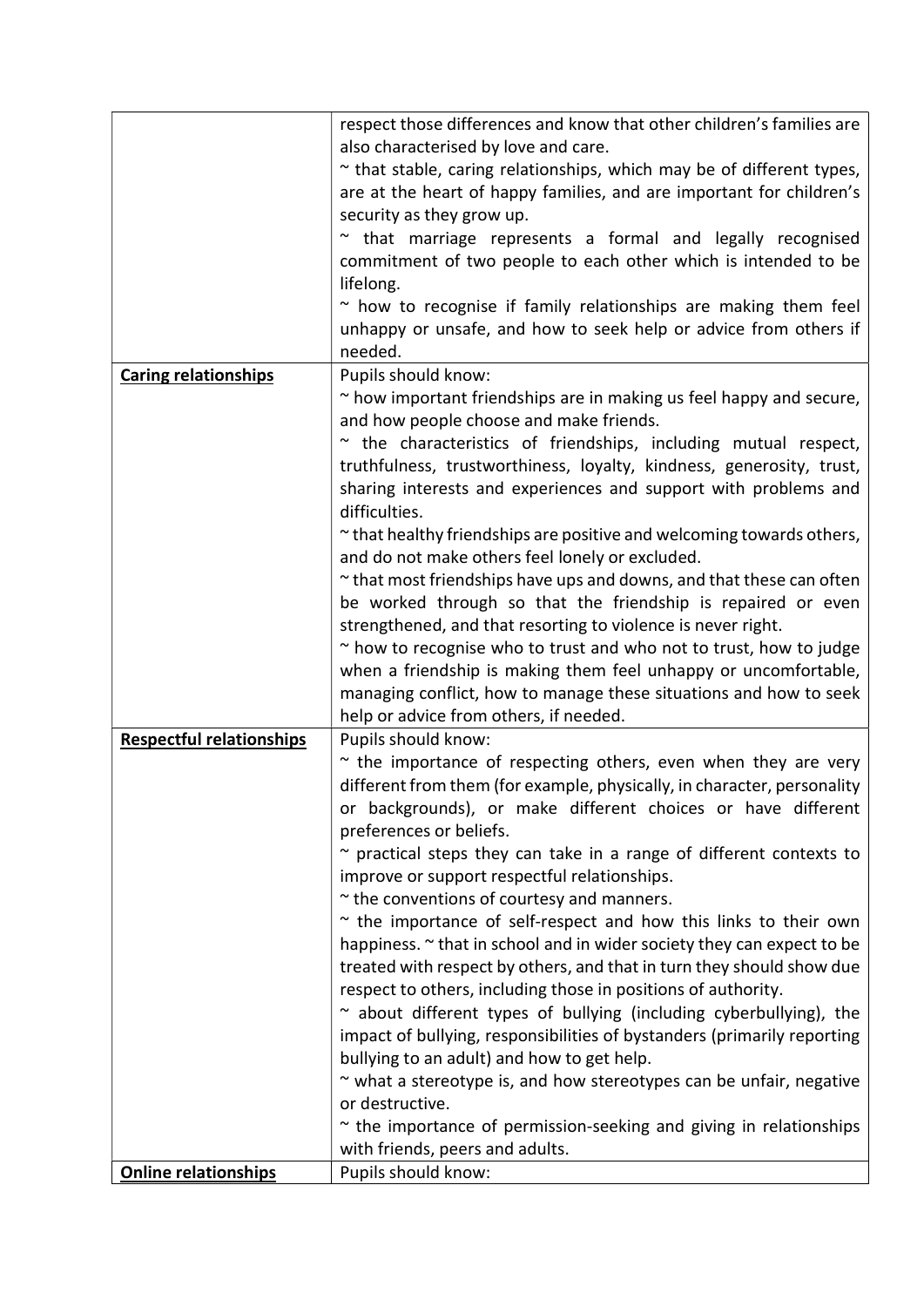|                   | $\sim$ that people sometimes behave differently online, including by        |  |
|-------------------|-----------------------------------------------------------------------------|--|
|                   | pretending to be someone they are not.                                      |  |
|                   | $\sim$ that the same principles apply to online relationships as to face-to |  |
|                   | face relationships, including the importance of respect for others          |  |
|                   | online including when we are anonymous.                                     |  |
|                   | $\sim$ the rules and principles for keeping safe online, how to recognise   |  |
|                   | risks, harmful content and contact, and how to report them.                 |  |
|                   | $\sim$ how to critically consider their online friendships and sources of   |  |
|                   | information including awareness of the risks associated with people         |  |
|                   | they have never met.                                                        |  |
|                   | ~ how information and data is shared and used online.                       |  |
| <b>Being safe</b> | Pupils should know:                                                         |  |
|                   | ~ what sorts of boundaries are appropriate in friendships with peers        |  |
|                   | and others (including in a digital context).                                |  |
|                   | $\sim$ about the concept of privacy and the implications of it for both     |  |
|                   | children and adults; including that it is not always right to keep secrets  |  |
|                   | if they relate to being safe.                                               |  |
|                   | $\sim$ that each person's body belongs to them, and the differences         |  |
|                   | between appropriate and inappropriate or unsafe physical, and               |  |
|                   | other, contact.                                                             |  |
|                   | $\sim$ how to respond safely and appropriately to adults they may           |  |
|                   | encounter (in all contexts, including online) whom they do not know.        |  |
|                   | ~ how to recognise and report feelings of being unsafe or feeling bad       |  |
|                   | about any adult.                                                            |  |
|                   | ~ how to ask for advice or help for themselves or others, and to keep       |  |
|                   | trying until they are heard.                                                |  |
|                   | ~ how to report concerns or abuse, and the vocabulary and                   |  |
|                   | confidence needed to do so.                                                 |  |
|                   | ~ where to get advice e.g. family, school and/or other sources.             |  |

# 4. Planning and Resources

Cloudside Academy follow the Jigsaw scheme which includes planning and resources to ensure that a high quality, consistent approach of teaching and learning is delivered throughout the school. Teachers adapt learning to meet the needs of all of their pupils.

## 5. Curriculum Organisation and Progression

All of the year groups in Cloudside Academy follow the same puzzle name, one per half term. The curriculum is designed in a spiral approach to build on previous learning and enable good progress. Please see the teaching and learning section for the whole school organisation table.

We have developed the curriculum in consultation with parents, pupils and staff, taking into account the age, needs and feelings of pupils. If pupils ask questions outside the scope of this policy, teachers will respond in an appropriate manner so they are fully informed and don't seek answers online.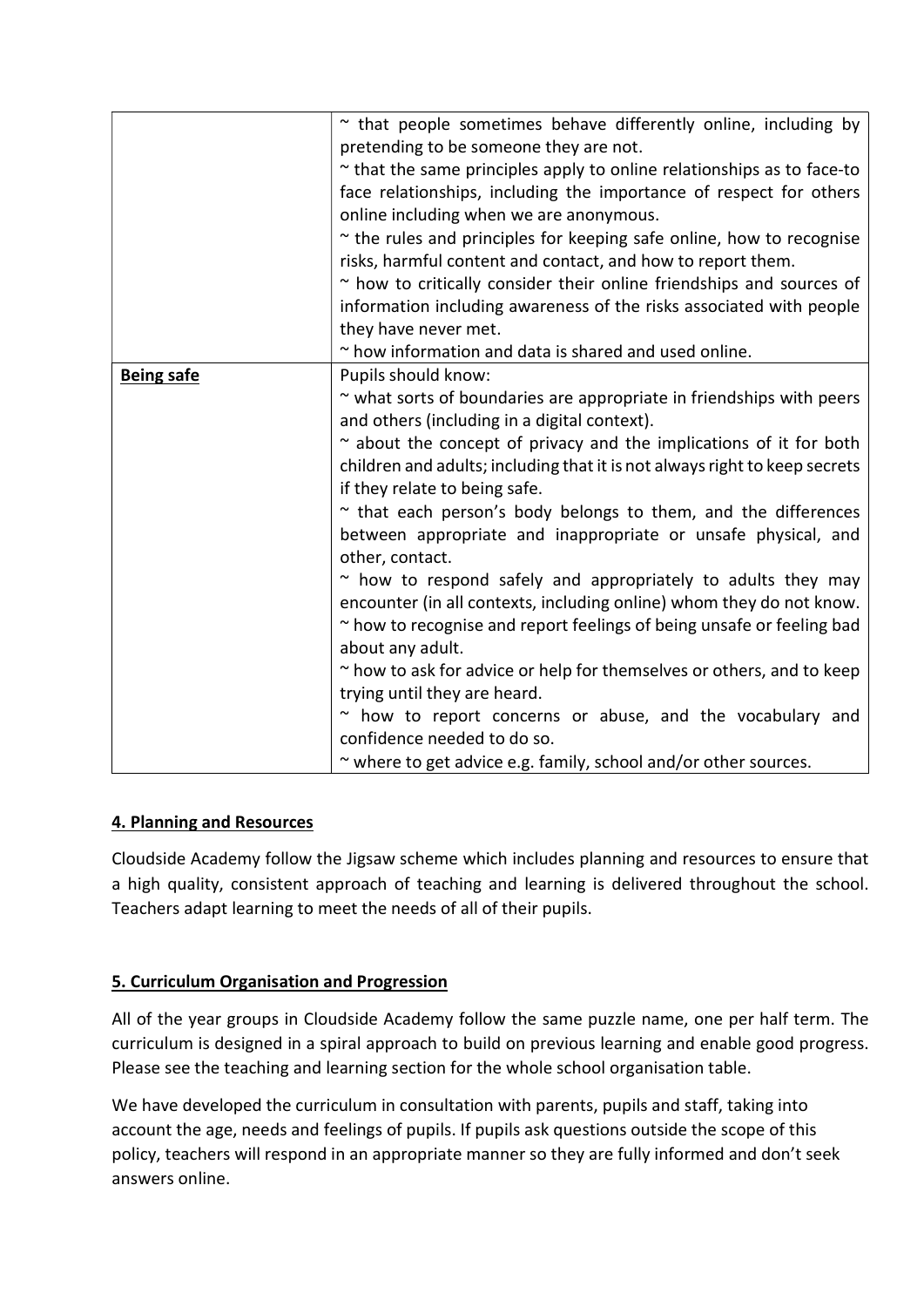RSE is taught within the personal, social, health and economic (PSHE) education curriculum. Biological aspects of RSE are taught within the science curriculum, and other aspects are included in religious education (RE).

Pupils also receive stand-alone sex education sessions when they reach Year 6, which will be delivered by their class teacher. The children will be separated into gender groups. Prior to the sessions, parents will be invited in to discuss what information will be shared during these lessons, what resources will be used and given the opportunity to ask any questions about the format of the lessons.

Relationships education focuses on teaching the fundamental building blocks and characteristics of positive relationships including:

- Families and people who care for me
- Caring friendships
- Respectful relationships
- Online relationships
- Being safe

These areas of learning are taught within the context of family life, taking care to ensure that there is no stigmatisation of children based on their home circumstances (families can include single parent families, LGBT parents, families headed by grandparents, adoptive parents, foster parents/carers amongst other structures) along with reflecting sensitively that some children may have a different structure of support around them (for example: looked after children or young carers).

# 6. Cross-curricular Opportunities

Wherever possible, cross-curricular opportunities are seized upon in order to allow deeper and richer experiences for the children. Some of the RSE content will be covered during science, computing and PE lessons.

# 7. British and L.E.A.D Values

The Jigsaw scheme ensures that the concept of British Values are incorporated into each puzzle piece to enable our pupils to grow into well-rounded, respectful, tolerant individuals who are free to be themselves but understand the importance of laws and democracy.

Our school values of greatness, responsibility, optimism, wisdom, tolerance and honesty are integral to everything we do at Cloudside. Teachers will ensure that our values remain high profile and that their principles are incorporated into lessons.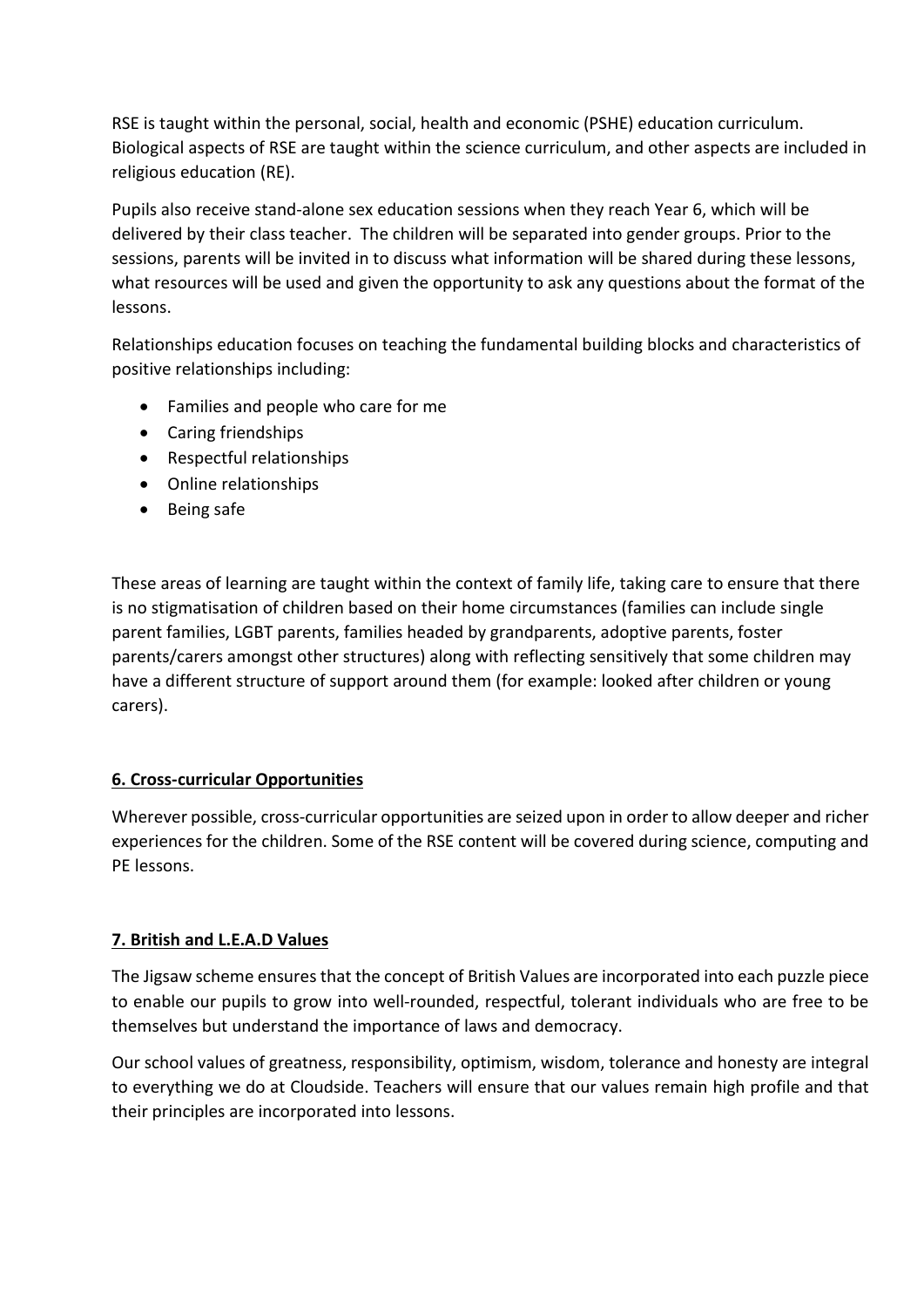## 8. SEND and Inclusion

At Cloudside Academy, RSE Education is accessible for all pupils. Jigsaw is written as a universal core curriculum provision for all children. Inclusivity is part of its philosophy. High quality teaching is differentiated and personalised to the specific needs to allow for pupils with special educational needs and disabilities to access the curriculum and be prepared for adult outcomes as stated by the SEND code of practice. Teachers will, as always, tailor each Piece to meet the needs of the children in their classes. To support this differentiation, many Jigsaw Pieces suggest creative learning activities that allow children to choose the media with which they work and give them scope to work to their full potential. To further help teachers differentiate for children in their classes with special educational needs, each Puzzle includes a P-level grid with suggested activities for children working at each of those levels. RSE will be taught to ensure quality for all pupils, regardless of gender, race or disability, so giving equal opportunities and avoiding discrimination.

The Equality Act 2010 covers the way the curriculum is delivered, as schools and other education providers must ensure that issues are taught in a way that does not subject pupils to discrimination. Schools have a duty under the Equality Act to ensure that teaching is accessible to all children and young people, including those who are lesbian, gay, bisexual and transgender (LGBT). Inclusive SRE will foster good relations between pupils, tackle all types of prejudice – including homophobia – and promote understanding and respect. The Department for Education have produced advice on The Equality Act 2010 and schools (DfE 2014b). Schools have a legal duty to promote equality (Equality Act 2010) and to combat bullying (Education Act, 2006) (which includes homophobic, sexist, sexual and transphobic bullying) and Section 4.2 of the national curriculum (2014) states "Teachers should take account of their duties under equal opportunities legislation that covers race, disability, sex, religion or belief, sexual orientation, pregnancy and maternity, and gender reassignment."

# 9. Health and Safety

The health and safety of our staff, pupils and community is always paramount to everything we do at Cloudside Academy. If any trips or visitors into school are due to take place, teachers are expected to complete the necessary risk assessments and discuss them with the Educational Visits Coordinator in a timely manner. Appropriate safeguarding measures are taken to ensure that professionals who come into the school are safe to do so.

# 10. Role of Head

The quality of teaching and learning in RSE is monitored and evaluated by the Headteacher as part of the school's agreed cycle of lesson observations. The Headteacher will also evaluate the strengths and weaknesses in RSE and indicate areas for further improvement.

The head teacher is responsible for managing requests to withdraw pupils from non-statutory components of RSE.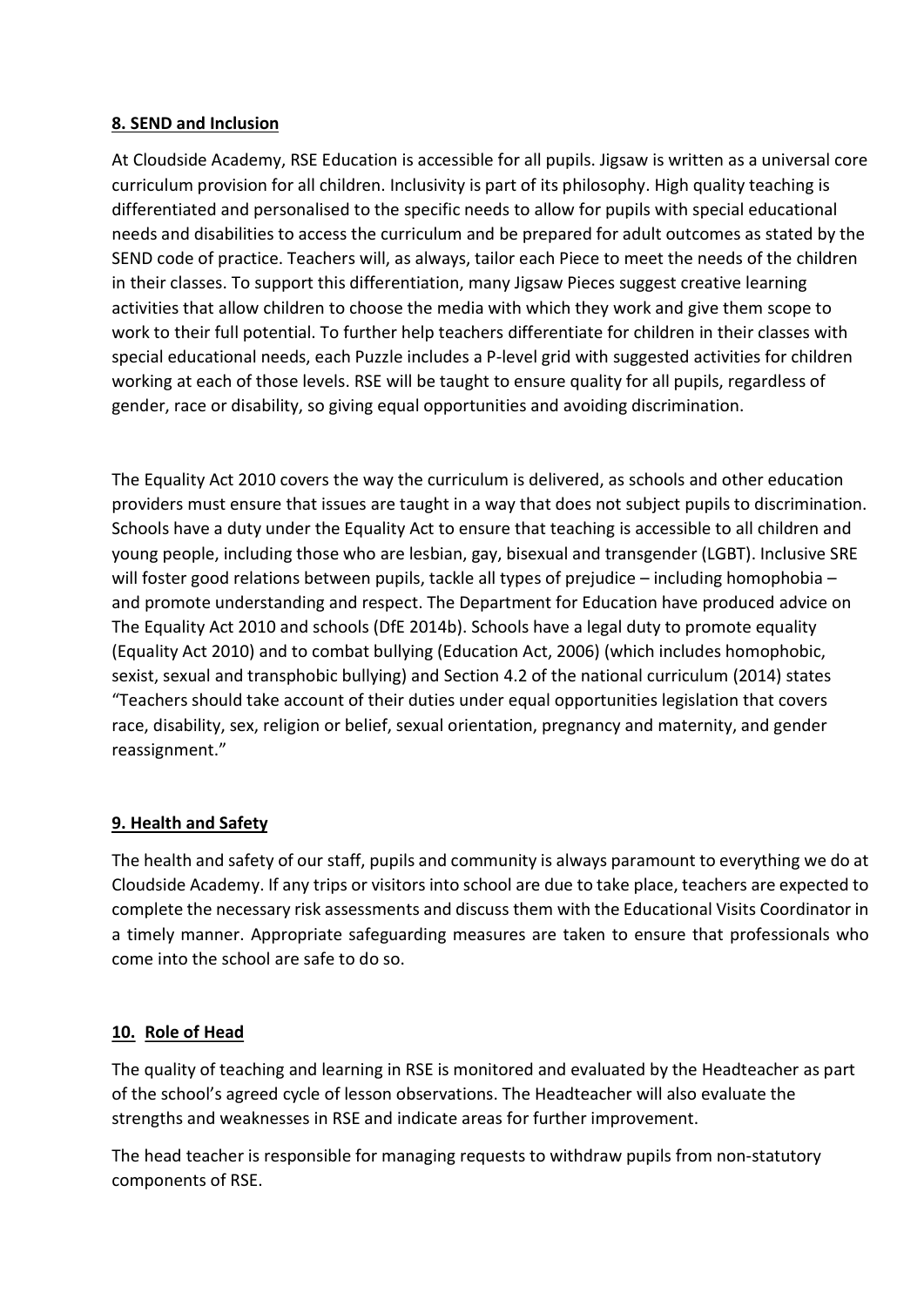# 11. Role of Subject Leader

The RSE subject leader is responsible for:

- Ensuring that RSE is taught to a high standard and consistently across the school
- Monitoring the standard of the children's work and the quality of teaching and learning in RSE through lesson observations, book scrutiny, deep dives, pupil interviews
- Reviewing and contributing to teacher's planning and resources to ensure full coverage of the National Curriculum through the topic units taught, in accordance with Government guidance.
- Supporting colleagues in the planning, teaching and assessment of RSE.
- Informing colleagues about current developments in the subject, providing advice and maintaining the availability of resources and the RSE curriculum budget.
- Evaluating the strengths and weaknesses in the subject and highlighting areas for further improvement on the school action plan.
- Arranging the curriculum to ensure complete, consistent and coherent coverage of all the national curriculum objectives in each year group and to ensure there is a clear and explicit progression within and across year groups
- Ensuring that parents and staff are informed about our RSE policy
- Ensuring that the policy is implemented effectively
- Monitor the policy on a regular basis and report to governors on the effectiveness of the policy and RSE teaching within school
- Ensuring that members of staff are given sufficient training, so that they can teach effectively and handle any difficult issues with sensitivity

Evaluation of the programme's effectiveness will be conducted on the basis of:

- Pupil and teacher evaluation of the content and learning processes
- Staff meetings to review and share experience
- Collecting and evidencing the children's work

## 12. Role of Class Teacher

The class teacher will plan and carry out RSE lessons that are in line with the curriculum and the RSE policy. Staff do not have the right to opt out of teaching RSE. Staff who have concerns about teaching RSE are encouraged to discuss this with the headteacher.

All class teachers will ensure that RSE is taught in relation to this policy. Teachers will teach high quality RSE lessons that will engage, motivate and challenge pupils. The delivery of RSE will be completed in a sensitive manner. Class teachers will model positive attitudes towards RSE. Class teachers will ensure that they accurately assess children's progress in RSE using the descriptors provided by Jigsaw. Please see the assessment section for more details. Class teachers will also respond appropriately to pupils whose parents wish for them to be withdrawn from the nonstatutory components of RSE.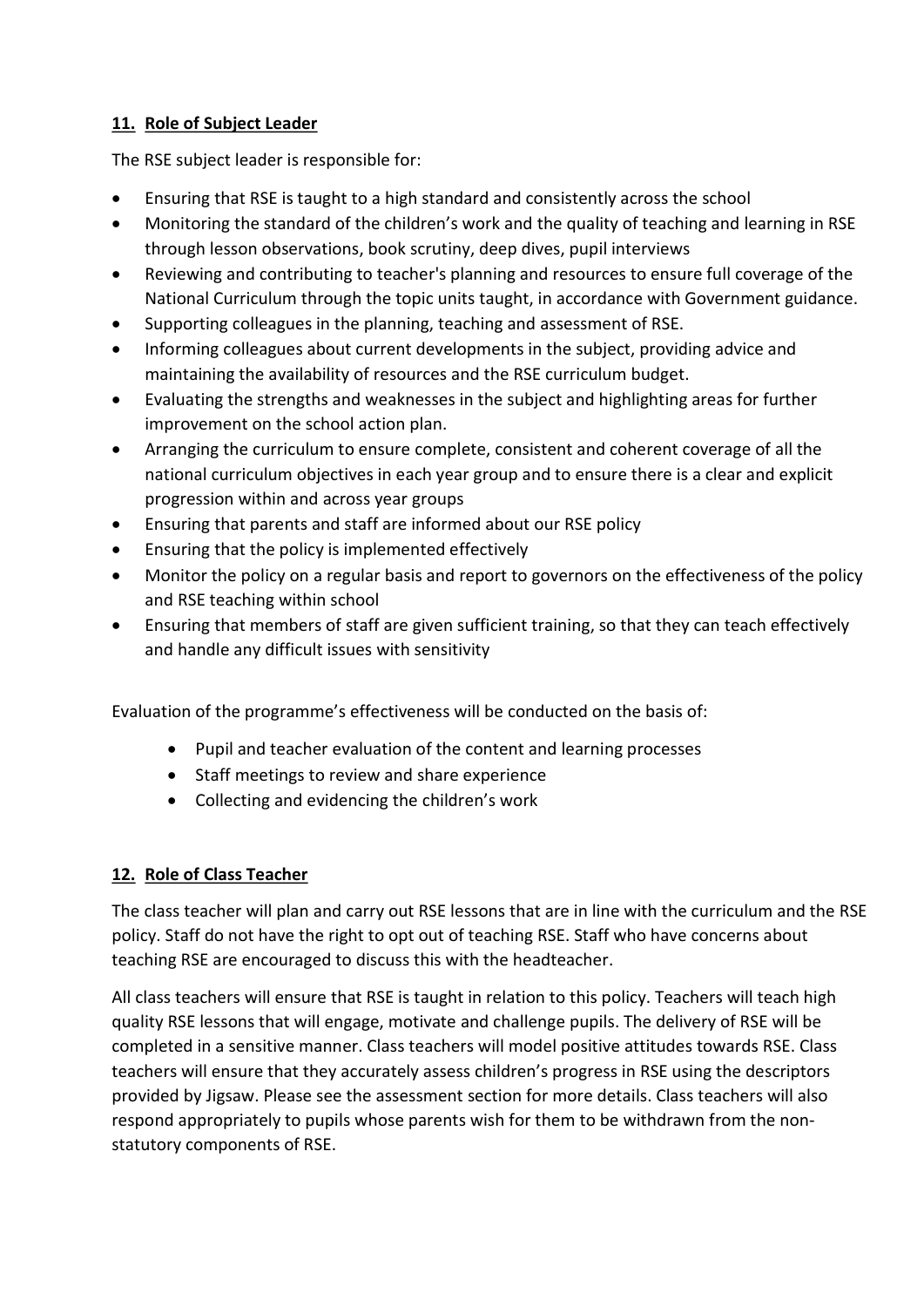Teachers will also ensure that the learning environment establishes a safe, open and positive learning environment based on trusting relationships between all members of the class, adults and children alike. To enable this, it is important that 'ground rules' are agreed and owned at the beginning of the year and are reinforced in every Piece – by using The Jigsaw Charter. (Ideally, teachers and children will devise their own Jigsaw Charter at the beginning of the year so that they have ownership of it.) It needs to include the aspects below:

## The Jigsaw Charter

- We take turns to speak
- We use kind and positive words
- We listen to each other
- We have the right to pass
- We only use names when giving compliments or when being positive
- We respect each other's privacy (confidentiality)

# 13. Role of Pupils

All pupils have the opportunity to be taught a broad and balanced curriculum. They will be given the opportunities to develop and use their RSE skills. All children are expected to show respect and sensitivity for other cultures and diversity within the world we live in and have the opportunities to share their opinions linked to the British Values. Pupils are actively encouraged to engage with the Jigsaw scheme. The pupils will be expected to agree to and comply with their class Jigsaw charter to ensure that everyone has the opportunity to voice and develop their opinions and feelings.

A small number of pupils will work as Jigsaw leaders, having a positive impact on other children's wellbeing. Jigsaw leaders will support others, make a positive contribution to our school environment and provide feedback and improvements to the PSHE lead.

# 14. Role of Parents / Carers

At Cloudside Academy, we wish to build on a positive and supporting relationship with the parents and carers of the children at our school through mutual understanding, trust and co-operation. In promotions this objective we:

- Inform parents about the school's RSE policy
- Answer any questions that parents may have about the RSE of their child
- Ensure that the parents have the right to withdraw their children from those aspects that are non-statutory
- Ensure that children that are withdrawn, are provided with alternative work linked with the PSHE programme and be invited to join a different year group for that session

Parents and carers have an important role to play in helping their pupils learn about RSE, discussing the pupils' experiences in RSE, linking these to the home and family environment and, where